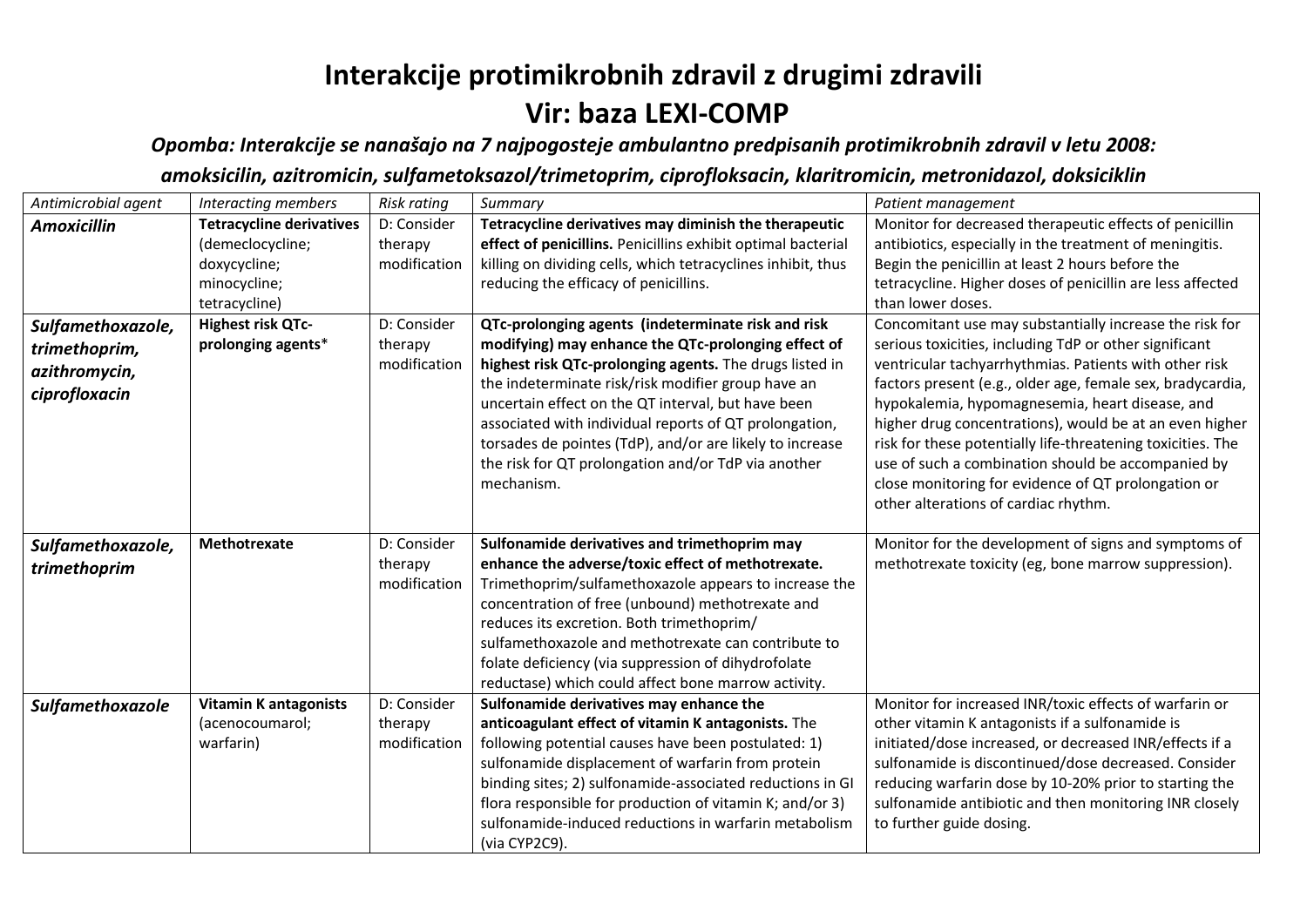| <b>Doxycycline</b> | <b>Antacids (aluminum</b><br>hydroxide; calcium<br>carbonate; magaldrate;<br>magnesium carbonate;<br>magnesium hydroxide;<br>magnesium trisilicate;<br>sodium bicarbonate) | D: Consider<br>therapy<br>modification | Antacids may decrease the absorption of tetracycline<br>derivatives. First, work in the 1950s demonstrated the<br>formation of chelates between tetracyclines and<br>aluminum, bismuth, calcium, and magnesium. The<br>chelates have reduced solubility and thus reduced<br>absorption from the GI tract. Second, tetracycline<br>solubility is reduced in more alkaline environments (such<br>as that produced by antacids) and, thus, absorption may<br>be reduced. Finally, antibiotic adsorption onto the<br>antacid compound might also result in reduced<br>absorption. | To minimize the potential effects of interaction,<br>administer tetracycline antibiotics at least 2 hours<br>before, or 6 hours after, antacid administration. If a<br>tetracycline is dissolved prior to administration, no<br>precautions are needed with sodium bicarbonate<br>administration. Consider using alternative acid-reducing<br>agent in place of the antacid. Monitor for decreased<br>therapeutic effects of tetracyclines if an antacid is<br>initiated/dose increased. Doxycycline and minocycline<br>are less likely to be of clinical concern. |
|--------------------|----------------------------------------------------------------------------------------------------------------------------------------------------------------------------|----------------------------------------|-------------------------------------------------------------------------------------------------------------------------------------------------------------------------------------------------------------------------------------------------------------------------------------------------------------------------------------------------------------------------------------------------------------------------------------------------------------------------------------------------------------------------------------------------------------------------------|--------------------------------------------------------------------------------------------------------------------------------------------------------------------------------------------------------------------------------------------------------------------------------------------------------------------------------------------------------------------------------------------------------------------------------------------------------------------------------------------------------------------------------------------------------------------|
|                    | <b>Penicillins</b>                                                                                                                                                         | D: Consider<br>therapy<br>modification | Tetracycline derivatives may diminish the therapeutic<br>effect of penicillins. Penicillins exhibit optimal bacterial<br>killing on dividing cells, which tetracyclines inhibit, thus<br>reducing the efficacy of penicillins.                                                                                                                                                                                                                                                                                                                                                | Monitor for decreased therapeutic effects of penicillin<br>antibiotics, especially in the treatment of meningitis.<br>Begin the penicillin at least 2 hours before the<br>tetracycline. Higher doses of penicillin are less affected<br>than lower doses.                                                                                                                                                                                                                                                                                                          |
|                    | Carbamazepine                                                                                                                                                              | D: Consider<br>therapy<br>modification | Carbamazepine may decrease the serum concentration<br>of Doxycycline. The suspected mechanism of this<br>potential interaction is induction of doxycycline<br>metabolism or excretion by carbamazepine. The specific<br>enzyme(s) and/or transporter(s) involved is uncertain, as<br>most inducers like carbamazepine are capable of<br>inducing several metabolic enzymes and transport<br>proteins.                                                                                                                                                                         | Monitor for decreased therapeutic effects of doxycycline<br>if used concurrently with carbamazepine. Consideration<br>might be given to increasing the dose of doxycycline at<br>the initiation of carbamazepine, or use of another<br>tetracycline derivative may be considered to avoid this<br>interaction.                                                                                                                                                                                                                                                     |
|                    | <b>Retinoic acid</b><br>derivatives (acitretin;<br>bexarotene;<br>isotretinoin; tretinoin<br>Exceptions adapalene;<br>alitretinoin; tretinoin<br>(topical))                | X: Avoid<br>combination                | Tetracycline derivatives may enhance the<br>adverse/toxic effect of retinoic acid derivatives. The<br>development of pseudotumor cerebri is of particular<br>concern. The mechanism of this interaction is unclear,<br>but it is suspected that the interaction results from each<br>agent's ability to independently increase intracranial<br>pressure.                                                                                                                                                                                                                      | Due to the risk of developing pseudotumor cerebri (also<br>known as intracranial hypertension), avoid this<br>combination of drugs if possible. If used concomitantly,<br>monitor for evidence of this interaction (eg, dizziness,<br>diplopia, headache).                                                                                                                                                                                                                                                                                                         |
|                    | <b>Barbiturates</b><br>(amobarbital;<br>butabarbital; butalbital;<br>methohexital;<br>pentobarbital;<br>phenobarbital*;<br>secobarbital;                                   | D: Consider<br>therapy<br>modification | Barbiturates may decrease the serum concentration of<br>doxycycline. The suspected mechanism of this potential<br>interaction is induction of doxycycline metabolism or<br>excretion by the barbiturates. The specific enzyme(s)<br>and/or transporter(s) involved is uncertain, as most<br>inducers like phenobarbital are capable of inducing<br>several metabolic enzymes and transport proteins.                                                                                                                                                                          | Monitor for decreased therapeutic effects of doxycycline<br>if used concurrently with a barbiturate. Use of another<br>antimicrobial might be considered to avoid this<br>interaction, or increasing the dose of doxycycline at the<br>initiation of barbiturate therapy may be considered.                                                                                                                                                                                                                                                                        |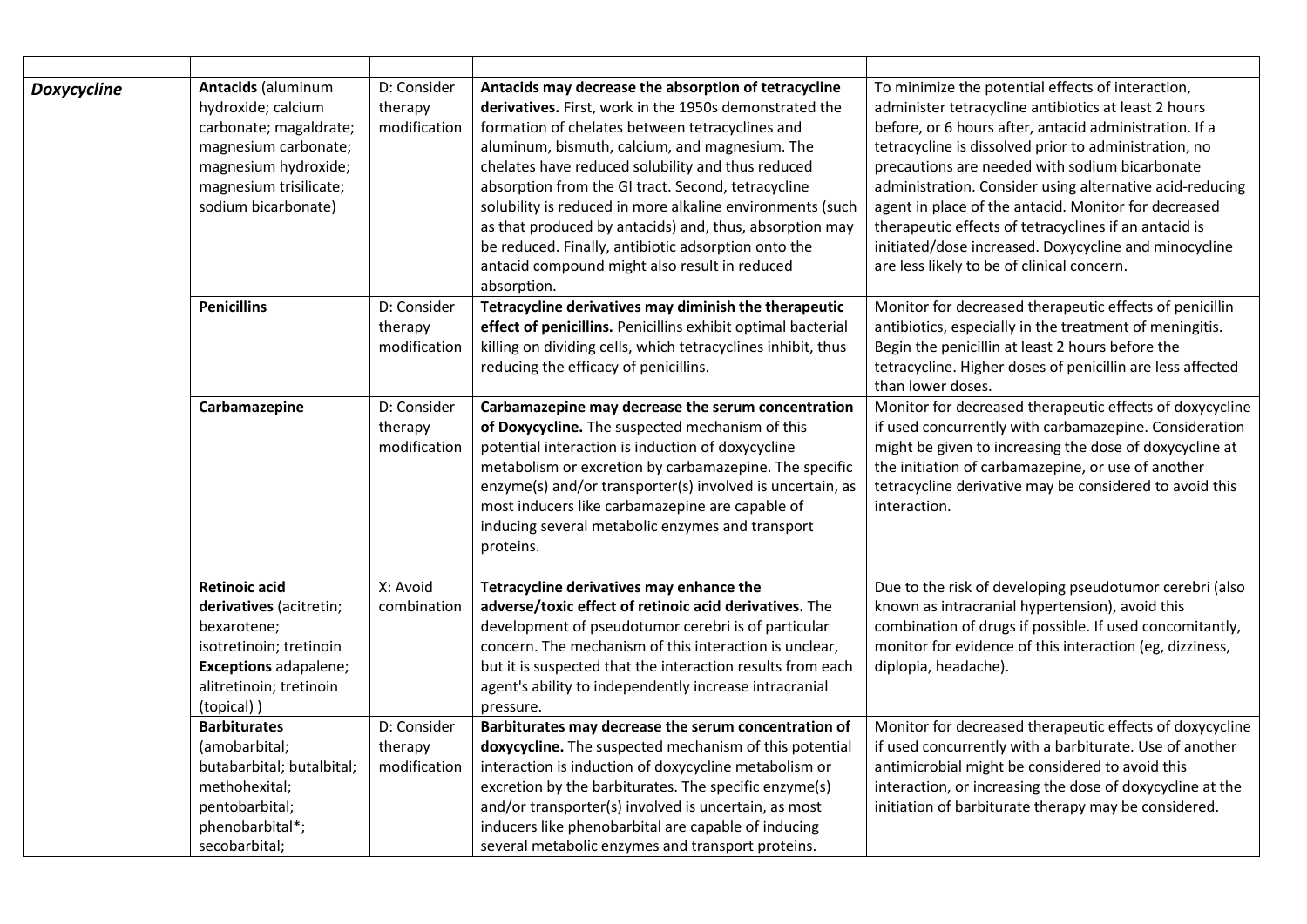|               | thiopental)                                                                                                                                                                                    |                                        |                                                                                                                                                                                                                                                                                                                                                                                                                                                                                         |                                                                                                                                                                                                                                                                                                                                                                                                                                                                                               |
|---------------|------------------------------------------------------------------------------------------------------------------------------------------------------------------------------------------------|----------------------------------------|-----------------------------------------------------------------------------------------------------------------------------------------------------------------------------------------------------------------------------------------------------------------------------------------------------------------------------------------------------------------------------------------------------------------------------------------------------------------------------------------|-----------------------------------------------------------------------------------------------------------------------------------------------------------------------------------------------------------------------------------------------------------------------------------------------------------------------------------------------------------------------------------------------------------------------------------------------------------------------------------------------|
|               | Phenytoin                                                                                                                                                                                      | D: Consider<br>therapy<br>modification | Phenytoin may decrease the serum concentration of<br>doxycycline. The suspected mechanism of this potential<br>interaction is induction of doxycycline metabolism or<br>excretion by phenytoin. The specific enzyme(s) and/or<br>transporter(s) involved is uncertain, as most inducers<br>like phenytoin are capable of inducing several metabolic<br>enzymes and transport proteins.                                                                                                  | Monitor for decreased therapeutic effects of doxycycline<br>if used concurrently with phenytoin. Consideration<br>might be given to increasing the dose of doxycycline at<br>the initiation of phenytoin, or use of another<br>tetracycline derivative may be considered to avoid this<br>interaction.                                                                                                                                                                                        |
| Ciprofloxacin | <b>Antacids (aluminum</b><br>hydroxide; calcium<br>carbonate; magaldrate;<br>magnesium carbonate;<br>magnesium hydroxide;<br>magnesium trisilicate<br><b>Exceptions sodium</b><br>bicarbonate) | D: Consider<br>therapy<br>modification | Antacids may decrease the absorption of quinolone<br>antibiotics. Of concern only with oral administration of<br>quinolones. It is believed that the 3-carbonyl and 4-oxo<br>functional groups on the antibiotic forms a chelate with<br>the cations of the antacid resulting in inactive<br>antimicrobials.1,2,3 This interaction appears most<br>significant with aluminum and magnesium ions, to a<br>lesser extent with calcium ions, and probably<br>nonexistent with sodium ions. | Interactions can be minimized by administering oral<br>quinolones at least 2 hours before, or 6 hours after, the<br>dose of antacid. Consideration might also be given to<br>the use of alternative, noninteracting acid reducers,<br>such as histamine H2-antagonists. Monitor for<br>decreased therapeutic effects of oral quinolones if<br>administered with antacids.                                                                                                                     |
|               | CYP1A2 substrates**                                                                                                                                                                            | D: Consider<br>therapy<br>modification | Strong CYP1A2 inhibitors (ciprofloxacin) may decrease<br>the metabolism of CYP1A2 substrates. Substrate<br>clearance would decrease and serum concentrations<br>would increase.                                                                                                                                                                                                                                                                                                         | Consider an alternative for one of the interacting drugs<br>in order to avoid toxicity of the substrate. Some<br>combinations are specifically contraindicated by<br>manufacturers. Suggested dosage adjustments are also<br>offered by some manufacturers. Please review<br>applicable package inserts. Monitor for increased effects<br>of the CYP substrate if a CYP inhibitor is initiated/dose<br>increased, and decreased effects if a CYP inhibitor is<br>discontinued/dose decreased. |
|               | Theophylline<br>derivatives<br>(aminophylline;<br>theophylline<br><b>Exceptions dyphylline)</b>                                                                                                | D: Consider<br>therapy<br>modification | Quinolone antibiotics may decrease the metabolism of<br>theophylline derivatives. The mechanism of these<br>interactions is likely related to quinolone inhibition of<br>CYP1A2 and/or CYP3A4 isoenzymes, thus limiting the<br>metabolism of theophylline. In addition, it has been<br>suggested that combined theophylline/quinolone<br>therapy might augment the seizure-producing potential<br>of each of the individual agents.                                                     | Consider an empiric reduction in the dosage of<br>theophylline (25% to 50%) if ciprofloxacin is to be<br>initiated to minimize the risk of theophylline toxicity.<br>Consider using quinolones other than ciprofloxacin or<br>enoxacin to reduce the risk of interaction. Monitor for<br>toxic effects of theophylline preparations if a quinolone<br>antibiotic is initiated/dose increased, or decreased<br>effects if a quinolone antibiotic is discontinued/dose<br>decreased.            |
|               | <b>Tizanidine</b>                                                                                                                                                                              | X: Avoid<br>combination                | Ciprofloxacin may decrease the metabolism of<br>tizanidine. Tizanidine is significantly metabolized by<br>CYP1A2 enzymes. Ciprofloxacin is a strong inhibitor of<br>these enzymes.                                                                                                                                                                                                                                                                                                      | The manufacturer of ciprofloxacin contraindicates this<br>combination of drugs. Monitor for increased effects of<br>tizanidine if ciprofloxacin is initiated/dose increased.                                                                                                                                                                                                                                                                                                                  |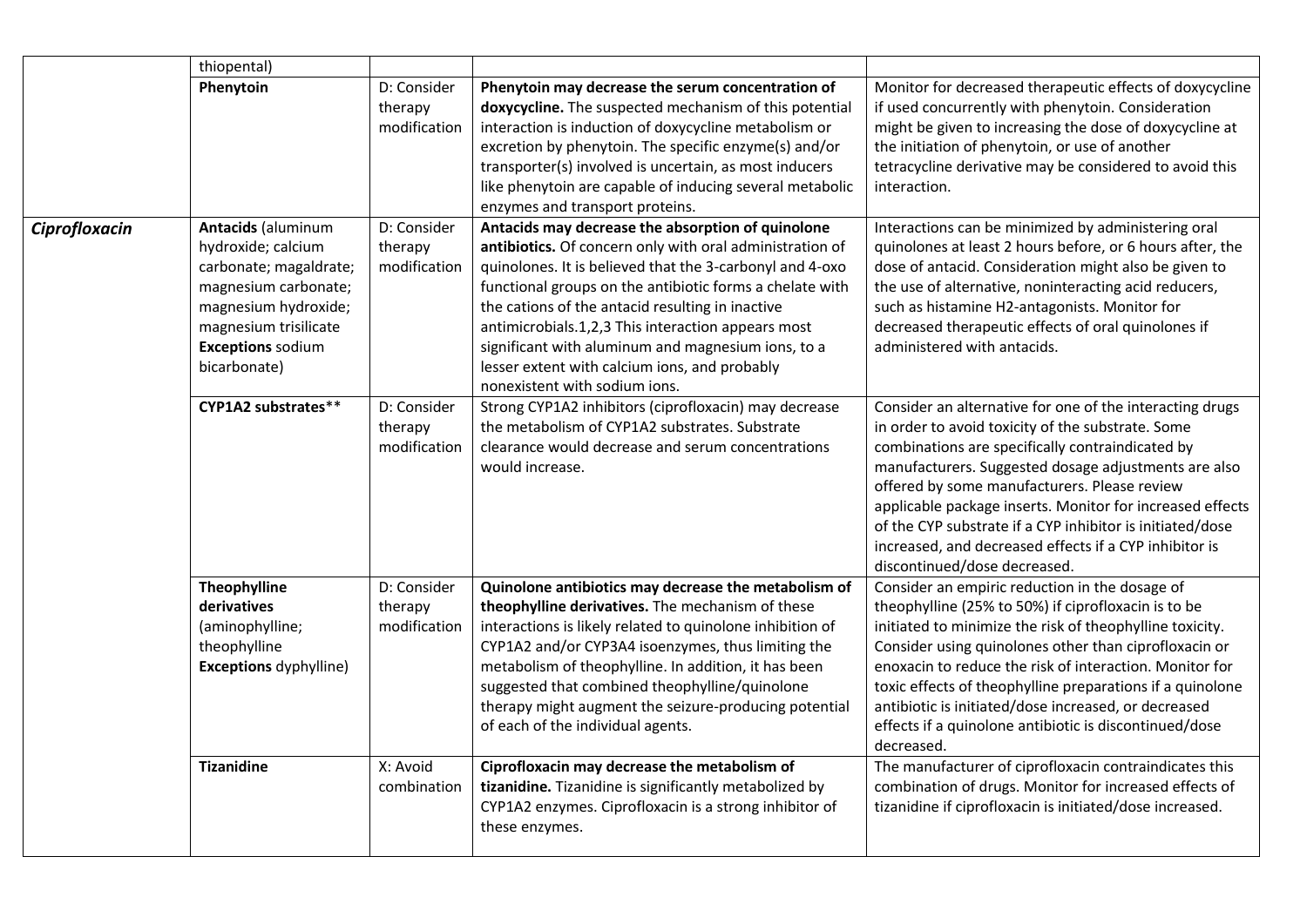| Metronidazole  | <b>Disulfiram</b>                                                                                                                                                                                                                            | X: Avoid<br>combination                | Metronidazole may enhance the adverse/toxic effect of<br>disulfiram. Prescribing information for metronidazole<br>notes that psychotic reactions have been reported in<br>patients receiving metronidazole and disulfiram<br>concurrently, and contains a warning to avoid the use of<br>metronidazole in patients who have received disulfiram<br>within the previous 2 weeks. Symptoms included acute<br>psychoses, confusion, hallucinations, and/or delusions                                                                                                                                                                                              | Avoid the concomitant use of metronidazole and<br>disulfiram. Avoid metronidazole use in patients who<br>have received disulfiram within the previous 2 weeks.                                                                                                                                                                                                                                                                                                                                                                                                                                                                                                                                          |
|----------------|----------------------------------------------------------------------------------------------------------------------------------------------------------------------------------------------------------------------------------------------|----------------------------------------|----------------------------------------------------------------------------------------------------------------------------------------------------------------------------------------------------------------------------------------------------------------------------------------------------------------------------------------------------------------------------------------------------------------------------------------------------------------------------------------------------------------------------------------------------------------------------------------------------------------------------------------------------------------|---------------------------------------------------------------------------------------------------------------------------------------------------------------------------------------------------------------------------------------------------------------------------------------------------------------------------------------------------------------------------------------------------------------------------------------------------------------------------------------------------------------------------------------------------------------------------------------------------------------------------------------------------------------------------------------------------------|
|                | <b>Vitamin K antagonists</b><br>(acenocoumarol;<br>warfarin)                                                                                                                                                                                 | D: Consider<br>therapy<br>modification | Metronidazole may increase the serum concentration<br>of Vitamin K antagonists. The mechanism of this<br>interaction has not been investigated. Metronidazole<br>weakly inhibits CYP2C9, the primary enzyme responsible<br>for S-warfarin metabolism. The impact of metronidazole<br>on the pharmacokinetics/dynamics of acenocoumarol is<br>unknown.                                                                                                                                                                                                                                                                                                          | Consider alternatives to concomitant therapy with<br>metronidazole and vitamin K antagonists. If concomitant<br>therapy cannot be avoided, monitor for increased<br>INR/bleeding risk if metronidazole is initiated/dose<br>increased, or decreased effects if metronidazole is<br>discontinued/dose decreased.                                                                                                                                                                                                                                                                                                                                                                                         |
| Clarithromycin | Benzodiazepines,<br>metabolized by<br>oxidation (alprazolam;<br>bromazepam;<br>chlordiazepoxide;<br>clobazam; clonazepam;<br>clorazepate; diazepam;<br>estazolam; flurazepam;<br>midazolam; nitrazepam;<br>prazepam; quazepam;<br>triazolam) | D: Consider<br>therapy<br>modification | Macrolide antibiotics may decrease the metabolism of<br>benzodiazepines (metabolized by oxidation). The<br>mechanism of these interactions appears to be related<br>to macrolide inhibition of CYP3A4 isoenzymes. As such,<br>benzodiazepines that do not undergo such metabolism<br>(eg, lorazepam, oxazepam, and temazepam) would likely<br>be safer alternatives. The manufacturer of midazolam<br>recommends the use of lower-than-normal doses in<br>patients receiving CYP3A4 inhibitors.                                                                                                                                                                | Consider using a noninteracting macrolide<br>(azithromycin; fidaxomicin; spiramycin). Lower than<br>normally recommended doses of midazolam should be<br>used in patients receiving interacting macrolide<br>antibiotics. Monitor for increased therapeutic/toxic<br>effects of benzodiazepines if a macrolide antibiotic is<br>already being received, is initiated, or the dose is<br>increased, or decreased effects if a macrolide antibiotic<br>is discontinued/dose decreased. If appropriate, consider<br>using benzodiazepines which do not appear to be<br>involved in this interaction (eg, lorazepam, oxazepam,<br>and temazepam).                                                           |
|                | <b>HMG-CoA reductase</b><br>inhibitors (atorvastatin;<br>lovastatin*;<br>pitavastatin; red yeast<br>rice; simvastatin<br><b>Exceptions fluvastatin;</b><br>pravastatin;<br>rosuvastatin)                                                     | D: Consider<br>therapy<br>modification | Macrolide antibiotics may decrease the metabolism of<br><b>HMG-CoA reductase inhibitors. One mechanism</b><br>appears to be macrolide-related ihibition of CYP3A4-<br>mediated metabolism of specific HMG-CoA reductase<br>inhibitors (simvastatin, lovastatin, atorvastatin).<br>However, pitavastatin, which did interact with<br>erythromycin to a significant degree, undergoes virtually<br>no CYP3A4 metabolism, suggesting that another<br>mechanism may be involved. Considering that<br>pitavastatin disposition is largely dependent on the<br>uptake transporter SLCO1B1 (OATP1B1), and possibly on<br>ABCG2 (BCRP), and also somewhat dependent on | When coadministration of a macrolide antibiotic and an<br>HMG-CoA reductase inhibitor is necessary, consider<br>using a combination which appears to hold the lowest<br>risk for the development of rhabdomyolysis. Lovastatin,<br>simvastatin, atorvastatin, and pitavastatin all appear to<br>represent a clinically significant degree of risk. Avoid use<br>of lovastatin or simvastatin with erythromycin,<br>clarithromycin, or telithromycin. Pitavastatin prescribing<br>information recommends a maximum dose of 1 mg/day<br>when used with erythromycin. Monitor for signs and<br>symptoms of muscle toxicity/rhabdomyolysis when any<br>macrolide antibiotic and HMG-CoA reductase inhibitor |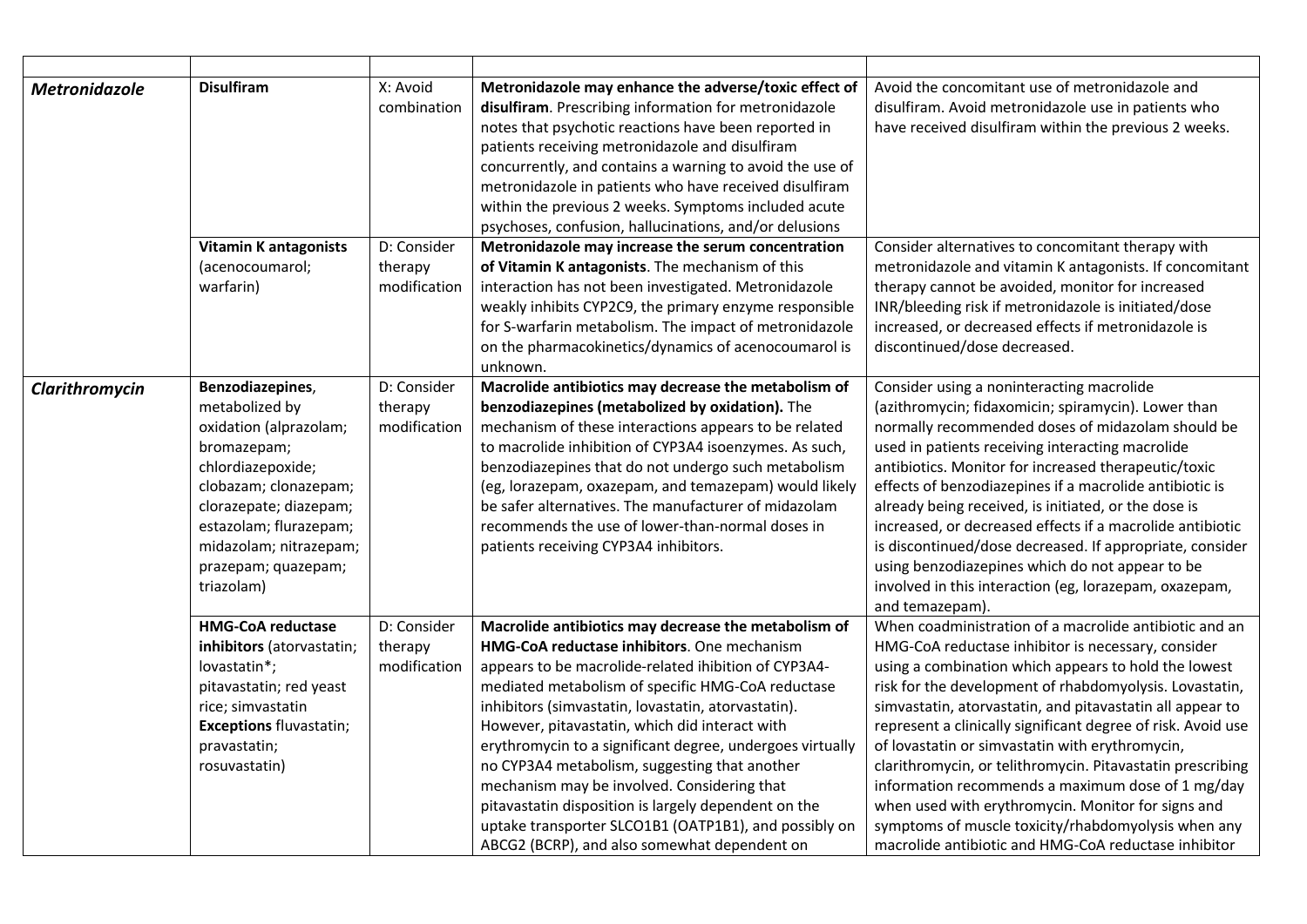|                                |              | glucuronidation by UGT1A3 and UGT2B7, alterations in      | are coadministered.                                          |
|--------------------------------|--------------|-----------------------------------------------------------|--------------------------------------------------------------|
|                                |              | one or more of these processes may be at least            |                                                              |
|                                |              | somewhat responsible. Having negligible CYP3A4            |                                                              |
|                                |              | effects, azithromycin and spiramycin may exert less of    |                                                              |
|                                |              | an affect the HMG-CoA reductase inhibitors.               |                                                              |
| Carbamazepine                  | D: Consider  | Macrolide antibiotics may decrease the metabolism of      | Consider selecting a noninteracting macrolide. Monitor       |
|                                | therapy      | carbamazepine. The mechanism of these interactions        | for toxic effects of carbamazepine if a macrolide            |
|                                | modification | appears to be related to the ability of macrolide         | antibiotic is initiated or the dose is increased. The dose   |
|                                |              | antibiotics to inhibit the hepatic metabolism of          | of carbamazepine will likely need to be altered.             |
|                                |              | carbamazepine.                                            |                                                              |
| Clozapine                      | D: Consider  | Macrolide antibiotics may decrease the metabolism of      | The potential severity of this interaction warrants          |
|                                | therapy      | clozapine.                                                | consideration towards avoiding concurrent therapy with       |
|                                | modification |                                                           | clozapine and macrolides. Azithromycin is likely a safe      |
|                                |              |                                                           | alternative in this class of antibiotics. If potentially     |
|                                |              |                                                           | interacting agents are used, monitor for toxic effects of    |
|                                |              |                                                           | clozapine if a macrolide antibiotic is initiated/dose        |
|                                |              |                                                           | increased, or decreased effects if a macrolide antibiotic    |
|                                |              |                                                           | is discontinued/dose decreased. Effects might include        |
|                                |              |                                                           | drowsiness, slurred speech, difficulty ambulating, and/or    |
|                                |              |                                                           | seizure.                                                     |
| <b>Ergot derivatives</b>       | D: Consider  | Macrolide antibiotics may enhance the adverse/toxic       | Monitor for toxic effects of ergot derivatives (specifically |
| (bromocriptine;                | therapy      | effect of ergot derivatives. Specifically leading the     | the signs and symptoms of ergotism: cramping, pain,          |
| dihydroergotamine;             | modification | development of ergotism (characterized by cramping,       | and ischemia in the extremities) if used concomitant         |
| ergoloid mesylates;            |              | pain, and ischemia in the extremities). The mechanism     | with a macrolide antibiotic. The concomitant use of          |
| ergonovine;                    |              | of these interactions are likely related to inhibition of | telithromycin and ergot derivatives is contraindicated by    |
| ergotamine;                    |              | CYP isoenzymes by the antibiotic, and reduced             | the manufacturer. Azithromycin is not expected to            |
| methylergonovine               |              | metabolism of the ergot derivative.                       | negatively affect ergot derivatives, and therefore may       |
| <b>Exceptions cabergoline)</b> |              |                                                           | be a safer alternative.                                      |
| <b>Dronedarone</b>             | X: Avoid     | Strong CYP3A4 Inhibitors (clarithromycin) may increase    | Concurrent use of strong CYP3A4 inhibitors with              |
|                                | combination  | the serum concentration of dronedarone (CYP3A4 is the     | dronedarone is contraindicated according to                  |
|                                |              | principle enzyme responsible for dronedarone              | dronedarone prescribing information.                         |
|                                |              | metabolism).                                              |                                                              |
| Moderate risk QTc-             | D: Consider  | Moderate risk QTc-prolonging agents may enhance the       | The concomitant use of moderate risk QTc-prolonging          |
| prolonging agents***           | therapy      | QTc-prolonging effect of other moderate risk QTc-         | agents with any other moderate risk QTc-prolonging           |
|                                | modification | prolonging agents. Several drugs have been associated     | agent should be avoided when possible. Concomitant           |
|                                |              | with the development of life-threatening ventricular      | use is expected to substantially increase the risk for       |
|                                |              | arrhythmias, including most notably the polymorphic       | serious toxicities, including the development of torsades    |
|                                |              | ventricular tachyarrhythmia torsades de pointes (TdP).    | de pointes (TdP) or other significant ventricular            |
|                                |              | Prolongation of the QT interval on the ECG is currently   | tachyarrhythmias. Patients with other risk factors           |
|                                |              | the best available biomarker to assess the risk for       | present (e.g., older age, female sex, bradycardia,           |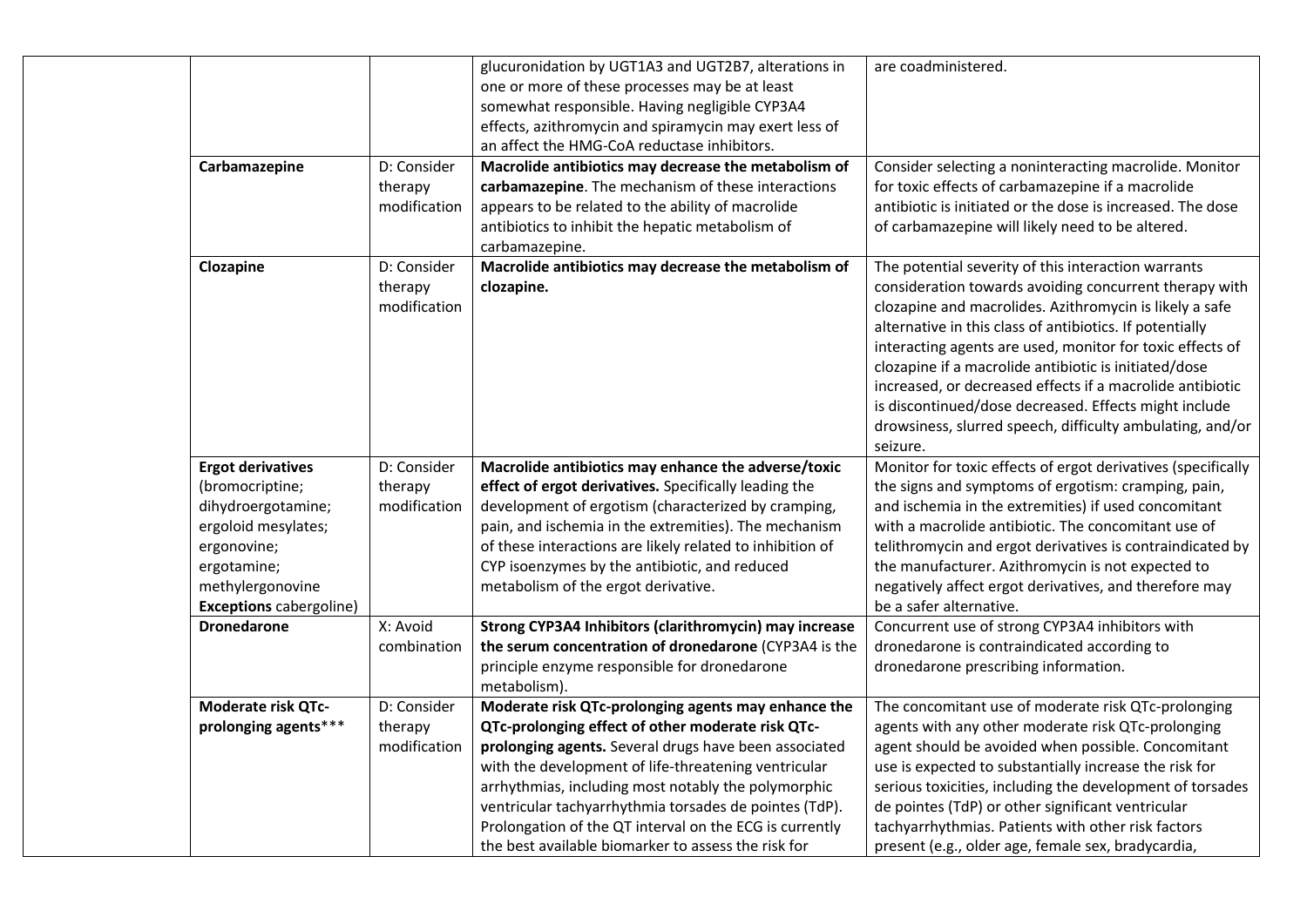| Systemic                                                                                                                                                                                                                                  | D: Consider                            | development of TdP or other ventricular<br>tachyarrhythmias. Factors known to increase patient's<br>risk include female sex, age over 65 years, bradycardia,<br>hypokalemia, hypomagnesemia, underlying heart<br>disease, higher concentrations of one or more QT-<br>prolonging drugs, and genetic predisposition.<br>Macrolide antibiotics may decrease the metabolism of                                                                                                                                                                                                                                                                                                                                                                                                 | hypokalemia, hypomagnesemia, heart disease, and<br>higher drug concentrations), would be at an even higher<br>risk for these potentially life-threatening toxicities. The<br>use of such a combination should be accompanied by<br>close monitoring for evidence of QT prolongation or<br>other alterations of cardiac rhythm.<br>Monitor for increased therapeutic/toxic effects of                                                   |
|-------------------------------------------------------------------------------------------------------------------------------------------------------------------------------------------------------------------------------------------|----------------------------------------|-----------------------------------------------------------------------------------------------------------------------------------------------------------------------------------------------------------------------------------------------------------------------------------------------------------------------------------------------------------------------------------------------------------------------------------------------------------------------------------------------------------------------------------------------------------------------------------------------------------------------------------------------------------------------------------------------------------------------------------------------------------------------------|----------------------------------------------------------------------------------------------------------------------------------------------------------------------------------------------------------------------------------------------------------------------------------------------------------------------------------------------------------------------------------------------------------------------------------------|
| corticosteroids<br>(betamethasone;<br>corticotropin; cortisone;<br>dexamethasone;<br>fludrocortisone;<br>hydrocortisone;<br>methylprednisolone;<br>mometasone;<br>prednisolone;<br>prednisone;<br>triamcinolone)                          | therapy<br>modification                | corticosteroids (systemic). The mechanism of these<br>interactions is related to the ability of some macrolide<br>antibiotics to inhibit CYP isoenzymes, and thus reduce<br>the metabolism of various corticosteroids                                                                                                                                                                                                                                                                                                                                                                                                                                                                                                                                                       | corticosteroids if an interacting macrolide antibiotic is<br>initiated/dose increased, or decreased effects if an<br>interacting macrolide antibiotic is discontinued/dose<br>decreased. The dose of the corticosteroid may have to<br>be reduced to avoid side effects. This interaction has<br>been used at times to augment steroid effects in asthma<br>patients. Azithromycin probably does not interact with<br>corticosteroids. |
| <b>Calcium channel</b><br>blockers (amlodipine;<br>diltiazem; felodipine;<br>isradipine; lacidipine;<br>nicardipine; nifedipine;<br>nilvadipine; nimodipine;<br>nisoldipine;<br>nitrendipine; verapamil<br><b>Exceptions</b> clevidipine) | D: Consider<br>therapy<br>modification | Macrolide antibiotics may decrease the metabolism of<br>calcium channel blockers. The mechanism of this<br>interaction appears to be inhibition of CYP3A4-mediated<br>metabolism of calcium channel blockers by the<br>macrolide antibiotics. Most macrolide antibiotics are<br>moderate-to-strong CYP3A4 inhibitors (azithromycin<br>reportedly lacks significant CYP3A4 inhibition), and most<br>calcium channel blockers are CYP3A4 substrates.<br>Inhibition of p-glycoprotein by the macrolide antiobiotic<br>may also be involved for selected calcium channel<br>blockers. Of note, verapamil and diltiazem are CYP3A4<br>and p-glycoprotein inhibitors, and may interact with at<br>least some macrolides, possibly increasing macrolide<br>concentrations/effects. | Consider using a noninteracting macrolide. Monitor for<br>increased therapeutic effects of calcium channel<br>blockers if an interacting macrolide antibiotic is<br>initiated/dose increased, or decreased effects if a<br>macrolide is discontinued/dose decreased.                                                                                                                                                                   |
| <b>CYP3A4 inducers</b><br>(strong)<br>(aminoglutethimide;<br>bosentan;<br>carbamazepine;<br>dexamethasone;<br>efavirenz; etravirine;<br>fosphenytoin; nafcillin;                                                                          | D: Consider<br>therapy<br>modification | CYP3A4 inducers (strong) may increase serum<br>concentrations of the active metabolite(s) of<br>clarithromycin. Clarithromycin may increase the serum<br>concentration of CYP3A4 Inducers (strong). CYP3A4<br>Inducers (strong) may decrease the serum concentration<br>of Clarithromycin. The likely mechanisms for interactions<br>are induction of the CYP3A enzyme that mediates the<br>14-hydroxylation of clarithromycin; clarithromycin                                                                                                                                                                                                                                                                                                                              | Consider alternative antimicrobial therapy for patients<br>receiving a CYP3A inducer. Due to the different<br>antimicrobial activities of clarithromycin and its active<br>14-hydroxy metabolite, drugs that enhance the<br>metabolism of clarithromycin into 14-<br>hydroxyclarithromycin may alter the clinical activity of<br>clarithromycin, possibly impairing the intended<br>therapeutic effectiveness of clarithromycin. Also, |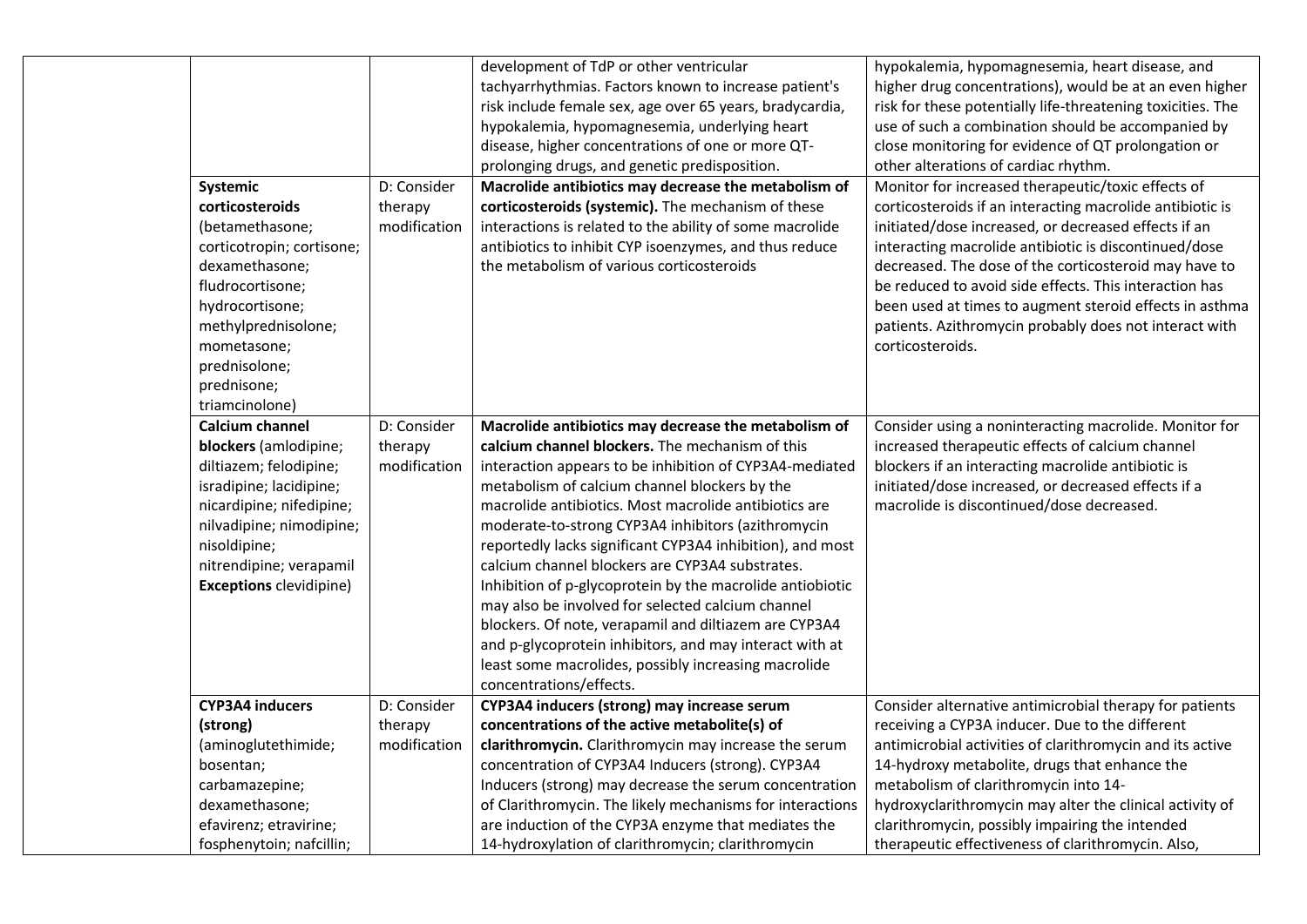| nevirapine;<br>oxcarbazepine;<br>pentobarbital;<br>phenytoin; primidone;<br>rifabutin; rifampin;<br>rifapentine) |                                        | inhibition of CYP3A metabolism and/or p-glycoprotein<br>transport/efflux.                                                                                                                                                                                                                                                                                                                                                                                                                                                                                                                                                                                                                                                                                                 | monitor patients closely for evidence of CYP3A inducer<br>(e.g., rifabutin, carbamazepine, etc.) toxicity.                                                                                                                                                                                                                                                                                                                                                                                                                                                                                                                                                                  |
|------------------------------------------------------------------------------------------------------------------|----------------------------------------|---------------------------------------------------------------------------------------------------------------------------------------------------------------------------------------------------------------------------------------------------------------------------------------------------------------------------------------------------------------------------------------------------------------------------------------------------------------------------------------------------------------------------------------------------------------------------------------------------------------------------------------------------------------------------------------------------------------------------------------------------------------------------|-----------------------------------------------------------------------------------------------------------------------------------------------------------------------------------------------------------------------------------------------------------------------------------------------------------------------------------------------------------------------------------------------------------------------------------------------------------------------------------------------------------------------------------------------------------------------------------------------------------------------------------------------------------------------------|
| Sildenanfil                                                                                                      | D: Consider<br>therapy<br>modification | Strong CYP3A4 inhibitors (clarithromycin) may increase<br>the serum concentration of sildenafil. The mechanism<br>of this interaction appears to be inhibition of the<br>CYP3A4 metabolism of sildenafil, leading to increased<br>sildenafil concentrations/exposure and possibly to<br>greater effects and/or toxicity.                                                                                                                                                                                                                                                                                                                                                                                                                                                  | When sildenanfil is used for treatment of pulmonary<br>arterial hypertension, concurrent use with strong<br>CYP3A4 inhibitors is not recommended. When sildenafil<br>is used for treatment of erectile dysfunction, consider<br>using a lower starting dose of 25 mg in patients who are<br>also taking a strong CYP3A4 inhibitor. Due to the<br>particularly strong effects of ritonavir, sildenafil (for<br>erectile dysfunction) doses greater than 25 mg per 48<br>hours are not recommended. Of note, the interaction<br>between CYP3A4 inhibitors and sildenafil is predicted to<br>be greater with orally administered than with injected<br>sildenafil.             |
| Highest risk QTc-<br>prolonging agents*                                                                          | X: Avoid<br>combination                | Moderate risk QTc-prolonging agents may enhance the<br>QTc-prolonging effect of highest risk QTc-prolonging<br>agents. Several drugs have been associated with the<br>development of life-threatening ventricular arrhythmias,<br>including most notably the polymorphic ventricular<br>tachyarrhythmia torsades de pointes (TdP). Prolongation<br>of the QT interval on the ECG is currently the best<br>available biomarker to assess the risk for development<br>of TdP or other ventricular tachyarrhythmias. Factors<br>known to increase patients' risk include female sex, age<br>over 65 years, bradycardia, hypokalemia,<br>hypomagnesemia, underlying heart disease, higher<br>concentrations of one or more QT-prolonging drugs, and<br>genetic predisposition | The concomitant use of highest risk QTc-prolonging<br>agents with any other QTc-prolonging agent should be<br>avoided. Many such combinations are listed<br>contraindications for these drugs. Concomitant use is<br>expected to substantially increase the risk for serious<br>toxicities, including the development of torsades de<br>pointes (TdP) or other significant ventricular<br>tachyarrhythmias. Patients with other risk factors<br>present (e.g., older age, female sex, bradycardia,<br>hypokalemia, hypomagnesemia, heart disease, and<br>higher drug concentrations), would be at an even higher<br>risk for these potentially life-threatening toxicities. |
| Theophylline<br>derivatives<br>(aminophylline;<br>theophylline<br><b>Exceptions dyphylline)</b>                  | D: Consider<br>therapy<br>modification | Macrolide antibiotics may decrease the metabolism of<br>theophylline derivatives. Azithromycin and<br>clarithromycin appear to have little to no effect on the<br>disposition of theophylline derivatives. The mechanism<br>of this interaction is likely related to macrolide inhibition<br>of CYP isoenzymes. In such case, clarithromycin would<br>be expected to exhibit some effects.                                                                                                                                                                                                                                                                                                                                                                                | Monitor for toxic effects of theophylline derivatives if a<br>macrolide antibiotic is initiated or the dose is increased.<br>This is of most concern with erythromycin or<br>troleandomycin. Consider using a noninteracting<br>macrolide. Other macrolides appear to have little to no<br>effect on theophylline.                                                                                                                                                                                                                                                                                                                                                          |
| CYP3A4 substrates****                                                                                            | D: Consider                            | Strong CYP3A4 inhibitors (clarithromycin) may                                                                                                                                                                                                                                                                                                                                                                                                                                                                                                                                                                                                                                                                                                                             | Consider an alternative for one of the interacting drugs                                                                                                                                                                                                                                                                                                                                                                                                                                                                                                                                                                                                                    |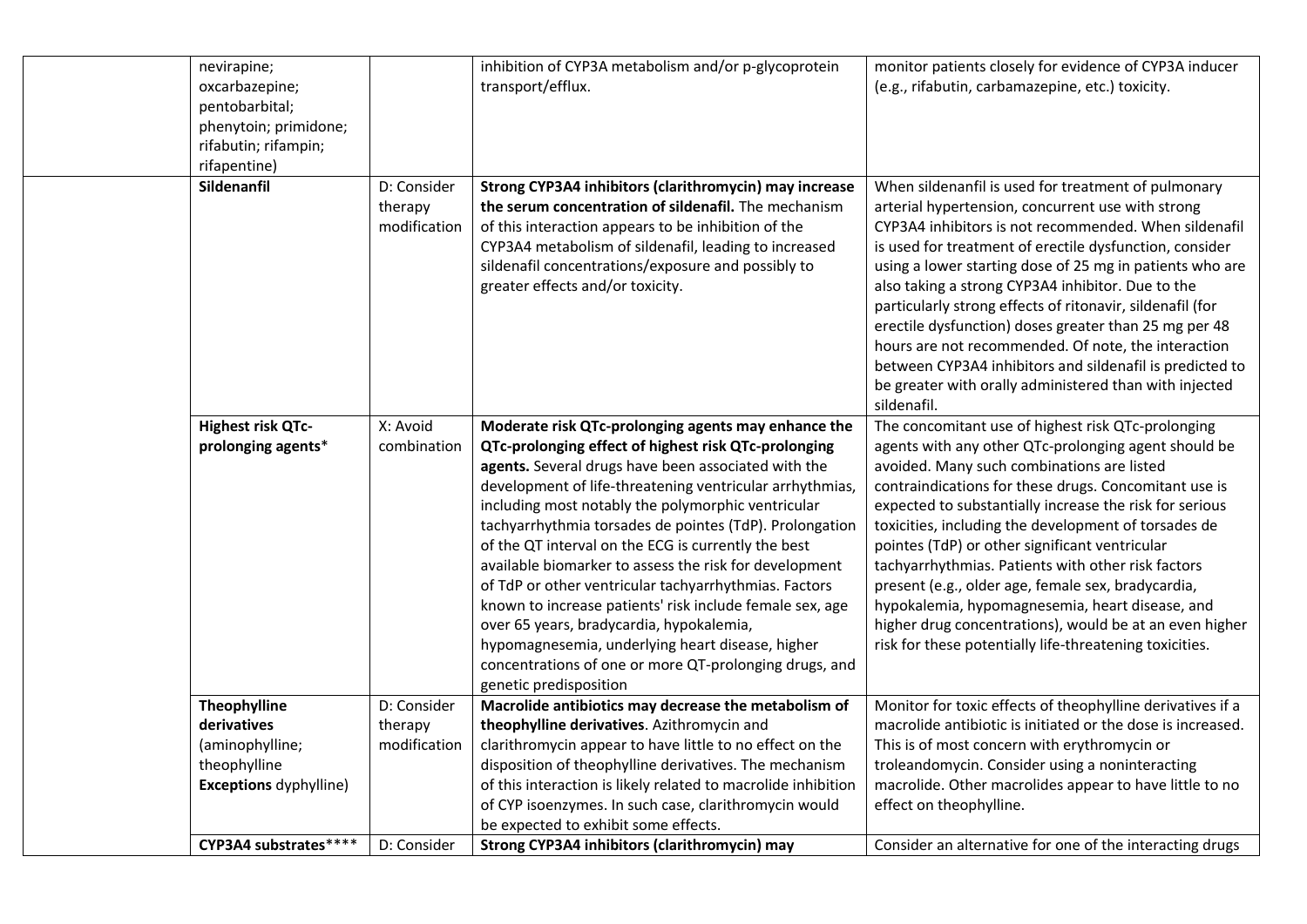|  | therapy      | decrease the metabolism of CYP3A4 substrates.             | I in order to avoid toxicity of the substrate. Monitor for  |
|--|--------------|-----------------------------------------------------------|-------------------------------------------------------------|
|  | modification | Substrate clearance would decrease and serum              | l increased effects of the CYP substrate if a CYP inhibitor |
|  |              | ' concentrations would increase. Increased effects of the | is initiated/dose increased, and decreased effects if a     |
|  |              | substrates would be expected.                             | CYP inhibitor is discontinued/dose decreased.               |

**\* Highest risk qtc-prolonging agents:** amiodarone; arsenic trioxide; artemether; asenapine; astemizole; cisapride; citalopram; disopyramide; dofetilide; dronedarone; escitalopram; flupentixol; halofantrine; ibutilide; iloperidone; lumefantrine; mesoridazine; mifepristone; nilotinib; paliperidone; pimozide; procainamide; quetiapine; quinidine; quinine; saquinavir; sotalol; sparfloxacin; telithromycin; terfenadine; tetrabenazine; thioridazine; toremifene; vandetanib; vemurafenib; ziprasidone; zuclopenthixol.

**\*\* CYP1A2 substrates**: acenocoumarol; alosetron; aminophylline; asenapine; betaxolol; betaxolol (ophthalmic); betaxolol (systemic); bromazepam; caffeine; clomipramine; clozapine; cyclobenzaprine; dacarbazine; duloxetine; flutamide; fluvoxamine; guanabenz; lidocaine; lidocaine (systemic); lidocaine (topical); mexiletine; mirtazapine; olanzapine; pimozide; propranolol; ramelteon; rasagiline; ropinirole; ropivacaine; theophylline; thiothixene; tizanidine; trifluoperazine.

**\*\*\* Moderate risk QTc-prolonging agents:** alfuzosin; chloroquine; chlorpromazine; clarithromycin; clozapine; crizotinib; degarelix; dolasetron; domperidone; droperidol; eribulin; erythromycin; erythromycin (systemic); flecainide; gemifloxacin; granisetron; haloperidol; indacaterol; lapatinib; levofloxacin; levofloxacin (systemic); methadone; moxifloxacin; moxifloxacin (systemic); ofloxacin; ofloxacin (systemic); ondansetron; pazopanib; pentamidine; perflutren lipid microspheres; propafenone; ranolazine; rilpivirine; risperidone; romidepsin; sunitinib; trazodone; voriconazole.

**\*\*\*\* CYP3A4 substrates**: abiraterone acetate; alfentanil; alfuzosin; alprazolam; amiodarone; amlodipine; aprepitant; aripiprazole; armodafinil; atazanavir; atorvastatin; avanafil; axitinib; benzphetamine; bisoprolol; bortezomib; bosentan; bromocriptine; budesonide; budesonide (systemic, oral inhalation); buprenorphine; buspirone; busulfan; cabazitaxel; calcitriol; carbamazepine; chlordiazepoxide; chloroquine; chlorpheniramine; ciclesonide; ciclesonide (oral inhalation); cilostazol; cinacalcet; cisapride; citalopram; clarithromycin; clonazepam; clorazepate; cocaine; colchicine; conivaptan; crizotinib; cyclosporine; cyclosporine (systemic); cyproterone; dantrolene; dapsone; dapsone (systemic); darifenacin; darunavir; dasatinib; dexamethasone; dexamethasone (systemic); diazepam; digitoxin; dihydroergotamine; diltiazem; disopyramide; docetaxel; domperidone; doxorubicin; doxorubicin (liposomal); dronedarone; eletriptan; eplerenone; ergoloid mesylates; ergonovine; ergotamine; erlotinib; erythromycin; erythromycin (systemic); escitalopram; eszopiclone; ethosuximide; etoposide; etoposide phosphate; everolimus; felbamate; felodipine; fentanyl; fesoterodine; flurazepam; flutamide; fluticasone; fluticasone (oral inhalation); fosaprepitant; gefitinib; guanfacine; halofantrine; haloperidol; hydroxyprogesterone caproate; ifosfamide; imatinib; irinotecan; isosorbide dinitrate; isosorbide mononitrate; isradipine; ivacaftor; ixabepilone; ketamine; lacidipine; lapatinib; lidocaine; lidocaine (systemic); lidocaine (topical); lovastatin; lurasidone; maraviroc; mefloquine; methadone; methylergonovine; midazolam; mifepristone; mirtazapine; modafinil; nateglinide; nefazodone; nicardipine; nifedipine; nilotinib; nilvadipine; nimodipine; nisoldipine; nitrendipine; oxycodone; paclitaxel; paclitaxel (protein bound); pazopanib; phencyclidine; pimozide; pipotiazine; praziquantel; quetiapine; quinidine; quinine; ranolazine; repaglinide; rilpivirine; romidepsin; ruxolitinib; salmeterol; saxagliptin; sildenafil; silodosin; simvastatin; sirolimus; solifenacin; spiramycin; sufentanil; sunitinib; tacrolimus; tacrolimus (systemic); tadalafil; tamoxifen; tamsulosin; telaprevir; telithromycin; temsirolimus; teniposide; theophylline; tiagabine; tolterodine; tolvaptan; trabectedin; tramadol; trazodone; triazolam; trimipramine; vardenafil; venlafaxine; verapamil; vinblastine; vincristine; vinorelbine; zolpidem; zonisamide; zopiclone.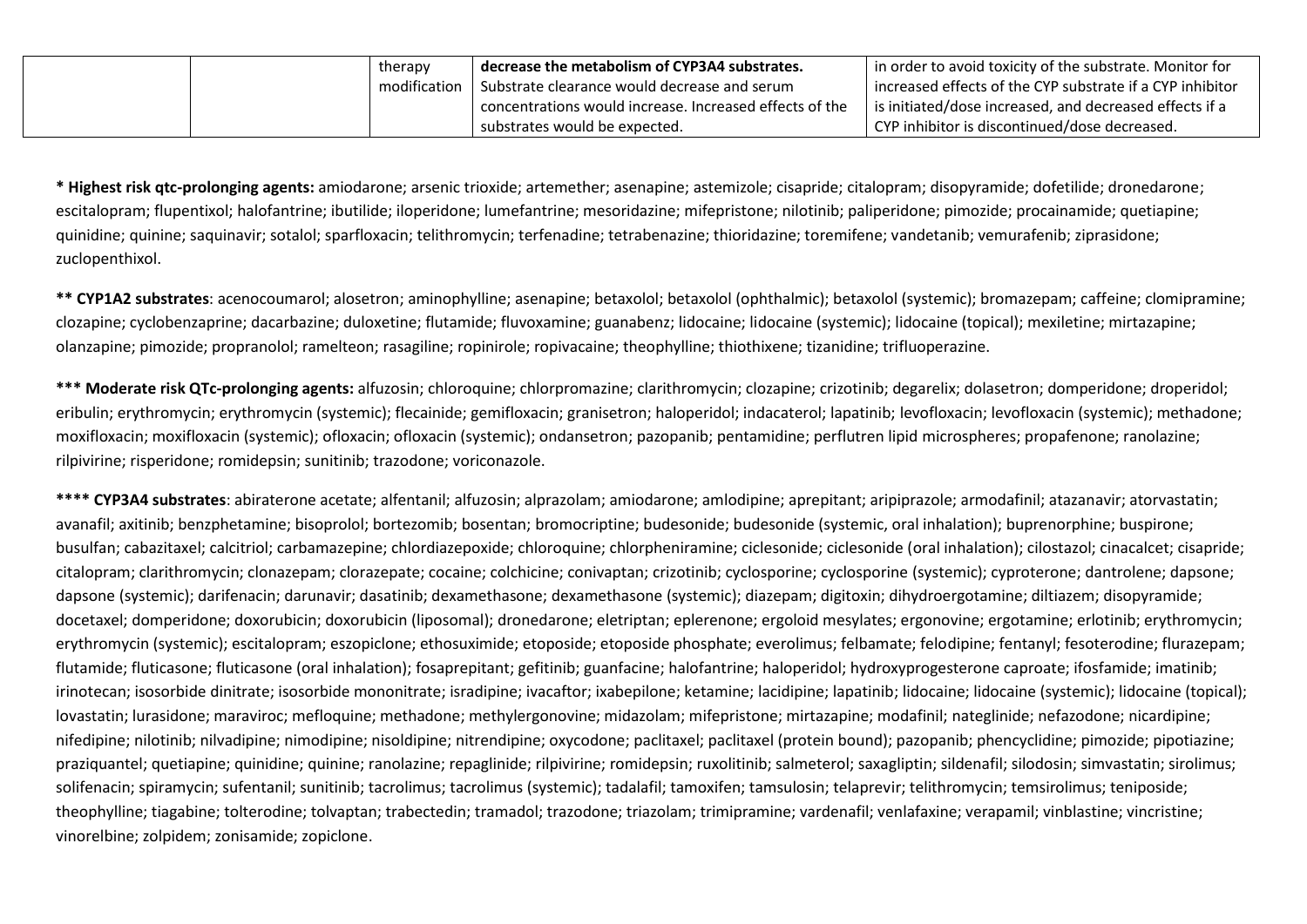## **Interakcije protimikrobnih zdravil z drugimi zdravili Vir: anonimizirana baza podatkov ZZZS o ambulantno predpisanih zdravilih**

*Opomba: Interakcije se nanašajo na 7 najpogosteje ambulantno predpisanih protimikrobnih zdravil v letu 2008:* 

*amoksicilin, azitromicin, ciprofloksacin, doksiciklin, klaritromicin, metronidazol, sulfametoksazol/trimetoprim*

*(številke v tabeli pomenijo frekvenco interakcij pri sočasnem predpisu para protimikrobno zdravilo-hkrati predpisano drugo zdravilo)*

|                         |             | Protimikrobno zdravilo |                |    |                             |              |                    |            |
|-------------------------|-------------|------------------------|----------------|----|-----------------------------|--------------|--------------------|------------|
| Hkrati predpisano drugo |             |                        |                |    |                             |              | Sulfametoksazol in | št.        |
| zdravilo                | Amoksicilin | Azitromicin            | Ciprofloksacin |    | Doksiciklin   Klaritromicin | Metronidazol | trimetoprim        | Interakcij |
| <b>Escitalopram</b>     |             | 437                    | 226            |    | 274                         |              | 499                | 1436       |
| Bromazepam              |             |                        | 563            |    | 331                         |              |                    | 894        |
| Atorvastatin            |             |                        |                |    | 654                         |              |                    | 654        |
| Alprazolam              |             |                        |                |    | 616                         |              |                    | 616        |
| Simvastatin             |             |                        |                |    | 552                         |              |                    | 552        |
| Amlodipin               |             |                        |                |    | 502                         |              |                    | 502        |
| Citalopram              |             | 139                    | 86             |    | 92                          |              | 141                | 458        |
| Amiodaron               |             | 59                     | 252            |    | 38                          |              | 94                 | 443        |
| Zolpidem                |             |                        |                |    | 364                         |              |                    | 364        |
| <b>Teofilin</b>         |             |                        | 100            |    | 254                         |              |                    | 354        |
| Bisoprolol              |             |                        |                |    | 303                         |              |                    | 303        |
| Kalcijev karbonat       |             |                        | 260            | 19 |                             |              |                    | 279        |
| Diazepam                |             |                        |                |    | 270                         |              |                    | 270        |
| Metilprednizolon        |             |                        |                |    | 263                         |              |                    | 263        |
| Kvetiapin               |             | 46                     | 53             |    | 58                          |              | 86                 | 243        |
| Lacidipin               |             |                        |                |    | 198                         |              |                    | 198        |
| Tramadol                |             |                        |                |    | 183                         |              |                    | 183        |
| Domperidon              |             |                        |                |    | 148                         |              |                    | 148        |
| <b>Tamsulozin</b>       |             |                        |                |    | 134                         |              |                    | 134        |
| Nifedipin               |             |                        |                |    | 122                         |              |                    | 122        |
| Karbamazepin            |             |                        |                | 13 | 93                          |              |                    | 106        |
| Propranolol             |             |                        | 101            |    |                             |              |                    | 101        |
| Varfarin                |             |                        |                |    |                             | 98           |                    | 98         |
| Verapamil               |             |                        |                |    | 96                          |              |                    | 96         |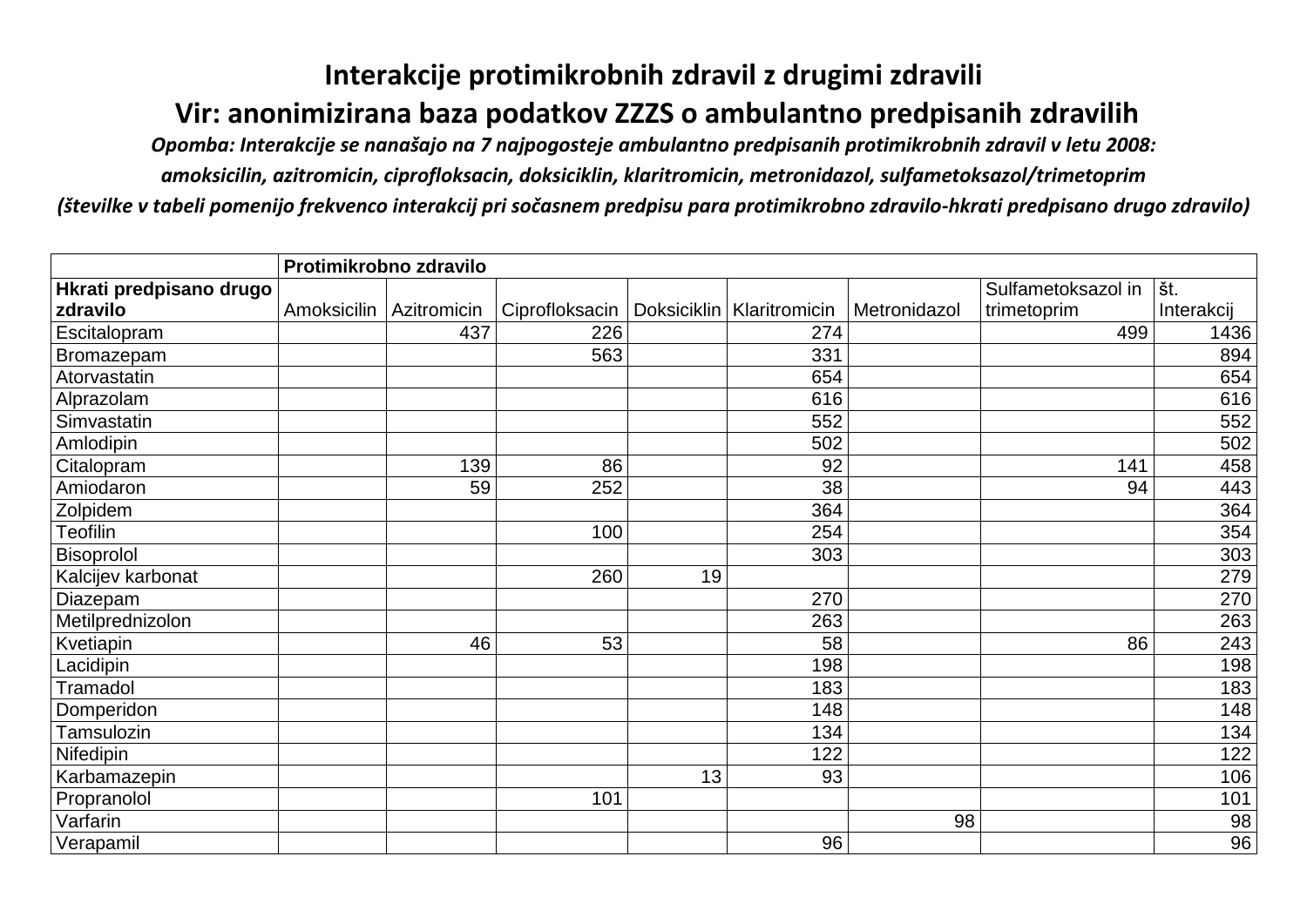| Tizanidin            |    |                 | 92              |              |                  |                |    | 92                                                                                                                     |
|----------------------|----|-----------------|-----------------|--------------|------------------|----------------|----|------------------------------------------------------------------------------------------------------------------------|
| Sotalol              |    | $\overline{24}$ | 11              |              | 11               |                | 29 |                                                                                                                        |
| Midazolam            |    |                 |                 |              | $\overline{72}$  |                |    | $\begin{array}{r} \n 75 \\  \hline\n 72 \\  \hline\n 60 \\  \hline\n 60 \\  \hline\n 59 \\  \hline\n 47\n \end{array}$ |
| Izosorbidmononitrat  |    |                 |                 |              | 60               |                |    |                                                                                                                        |
| Acenokumarol         |    |                 | 58              |              |                  | $\overline{2}$ |    |                                                                                                                        |
| Metotreksat          |    |                 |                 |              |                  |                | 59 |                                                                                                                        |
| Mirtazapin           |    |                 | 33              |              | 14               |                |    |                                                                                                                        |
| Flurazepam           |    |                 |                 |              | 38               |                |    | 38                                                                                                                     |
| <b>Duloksetin</b>    |    |                 | $\overline{37}$ |              |                  |                |    |                                                                                                                        |
| <b>Doksiciklin</b>   | 33 |                 |                 |              |                  |                |    |                                                                                                                        |
| Lovastatin           |    |                 |                 |              | $\overline{28}$  |                |    |                                                                                                                        |
| Olanzapin            |    |                 | 27              |              |                  |                |    | $\frac{37}{28}$ $\frac{28}{27}$ $\frac{25}{24}$ $\frac{20}{19}$ $\frac{19}{16}$ $\frac{16}{15}$ $\frac{16}{14}$        |
| Aminofilin           |    |                 | 16              |              | 9                |                |    |                                                                                                                        |
| Betaksolol           |    |                 | $\overline{24}$ |              |                  |                |    |                                                                                                                        |
| <b>Diltiazem</b>     |    |                 |                 |              | 20               |                |    |                                                                                                                        |
| Risperidon           |    |                 |                 |              | 19               |                |    |                                                                                                                        |
| Propafenon           |    |                 |                 |              | 19               |                |    |                                                                                                                        |
| Kalcitriol           |    |                 |                 |              | 16               |                |    |                                                                                                                        |
| Sildenafil           |    |                 |                 |              | 16               |                |    |                                                                                                                        |
| Eletriptan           |    |                 |                 |              | $\overline{15}$  |                |    |                                                                                                                        |
| Tamoksifen           |    |                 |                 |              | 14               |                |    |                                                                                                                        |
| Venlafaksin          |    |                 |                 |              | 14               |                |    | 14                                                                                                                     |
| Klonazepam           |    |                 |                 |              | 14               |                |    | $\overline{14}$                                                                                                        |
| Klozapin             |    |                 | $\overline{7}$  |              | 6                |                |    | $\overline{13}$                                                                                                        |
| Fentanil             |    |                 |                 |              | 12               |                |    | $\overline{12}$                                                                                                        |
| Repaglinid           |    |                 |                 |              | $\overline{11}$  |                |    | 11                                                                                                                     |
| Haloperidol          |    |                 |                 |              | 10               |                |    | 10                                                                                                                     |
| Solifenacin          |    |                 |                 |              | $\boldsymbol{9}$ |                |    | $\frac{9}{9}$                                                                                                          |
| Darifenacin          |    |                 |                 |              | 9                |                |    |                                                                                                                        |
| Moksifloksacin       |    |                 |                 |              | 8                |                |    | $\overline{8}$                                                                                                         |
| Tolterodin           |    |                 |                 |              | $\overline{7}$   |                |    | $\overline{7}$                                                                                                         |
| Oksikodon            |    |                 |                 |              | $\overline{7}$   |                |    | $\overline{7}$                                                                                                         |
| Nitrazepam           |    |                 |                 |              | 6                |                |    | $\overline{6}$                                                                                                         |
| Vardenafil           |    |                 |                 |              | 5                |                |    | $\overline{5}$                                                                                                         |
| Darunavir            |    |                 |                 |              | $\overline{4}$   |                |    | $\overline{4}$                                                                                                         |
| Aluminijev hidroksid |    |                 | 3               | $\mathbf{1}$ |                  |                |    | $\overline{4}$                                                                                                         |